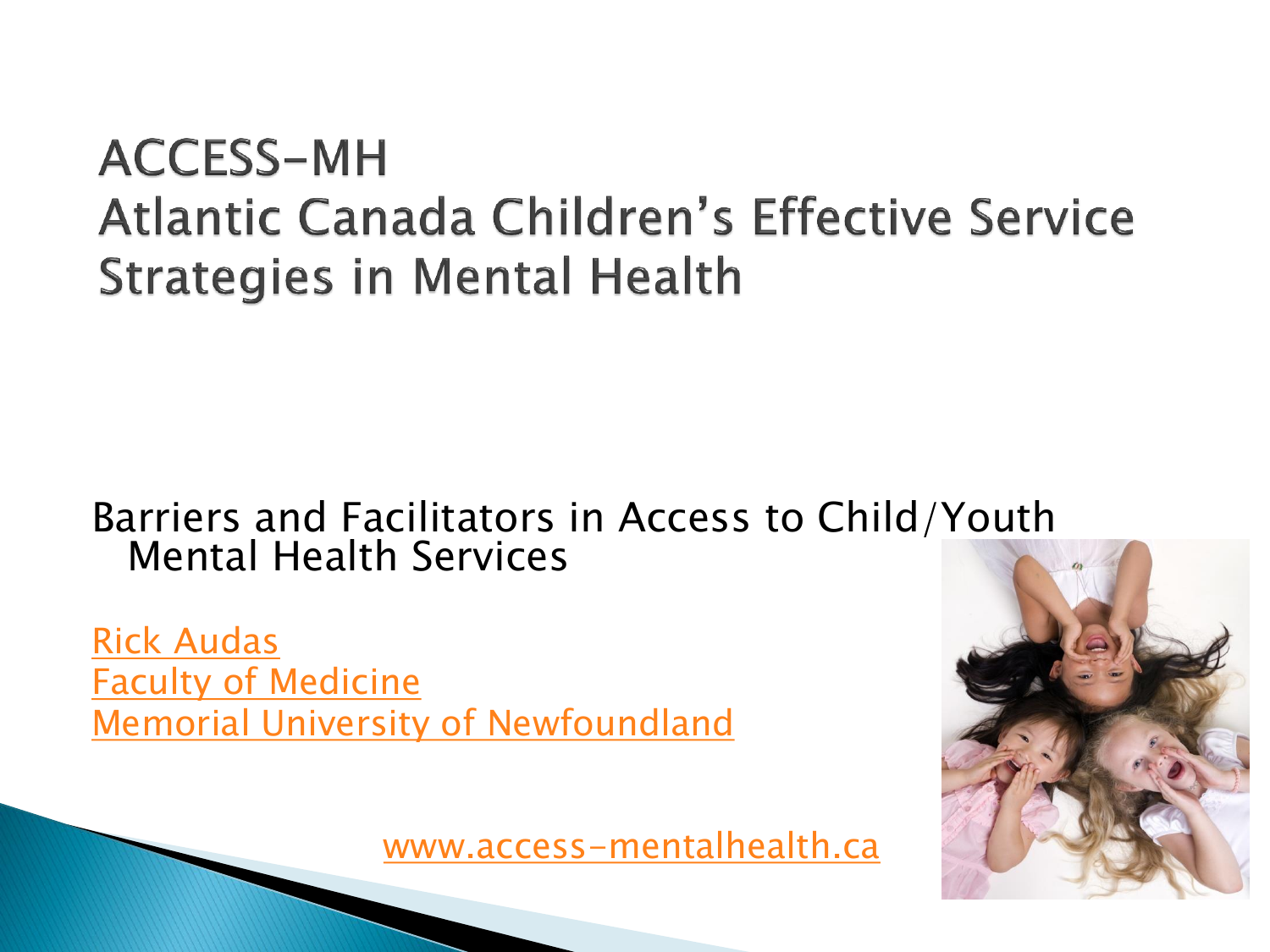## Funder

- A research program funded by Canadian Institute for Health Research - Team Grant-Community-Based Primary Healthcare theme
- If Theme of the funded projects (we are one of twelve nation-wide) is to re-examine the role of primary care providers.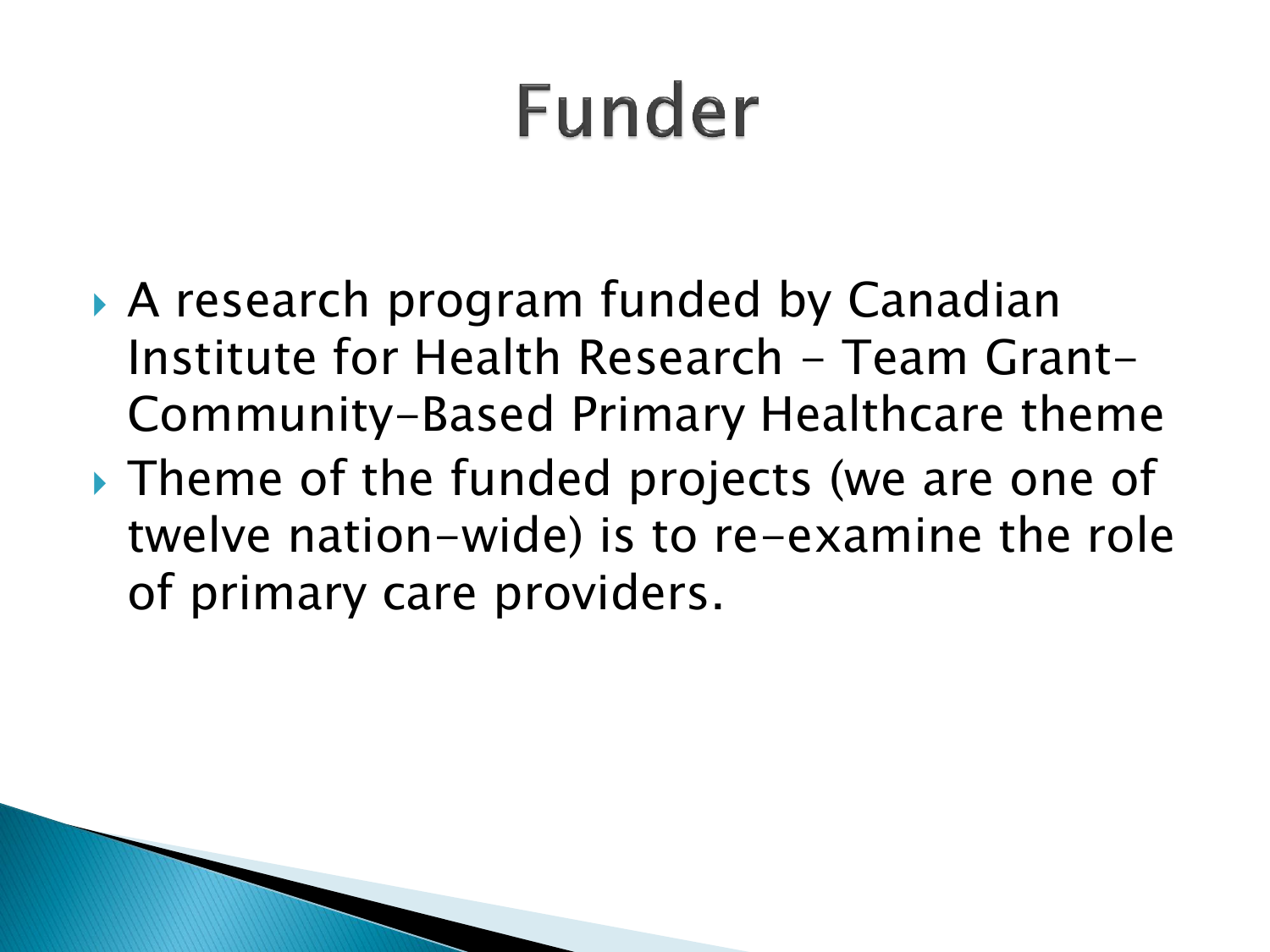## **Principal Investigators**

- ▶ Dr. Rick Audas (Nominated PI)- Health Economist- MUN
- ▶ Dr. Scott Ronis (PI)- Psychologist- UNB
- ▶ Dr. Kate Tilleczek(PI)- Canada Research Chair and Sociologist- UPEI
- ▶ Dr Michael Zhang (PI)– Operations Research Expert- SMU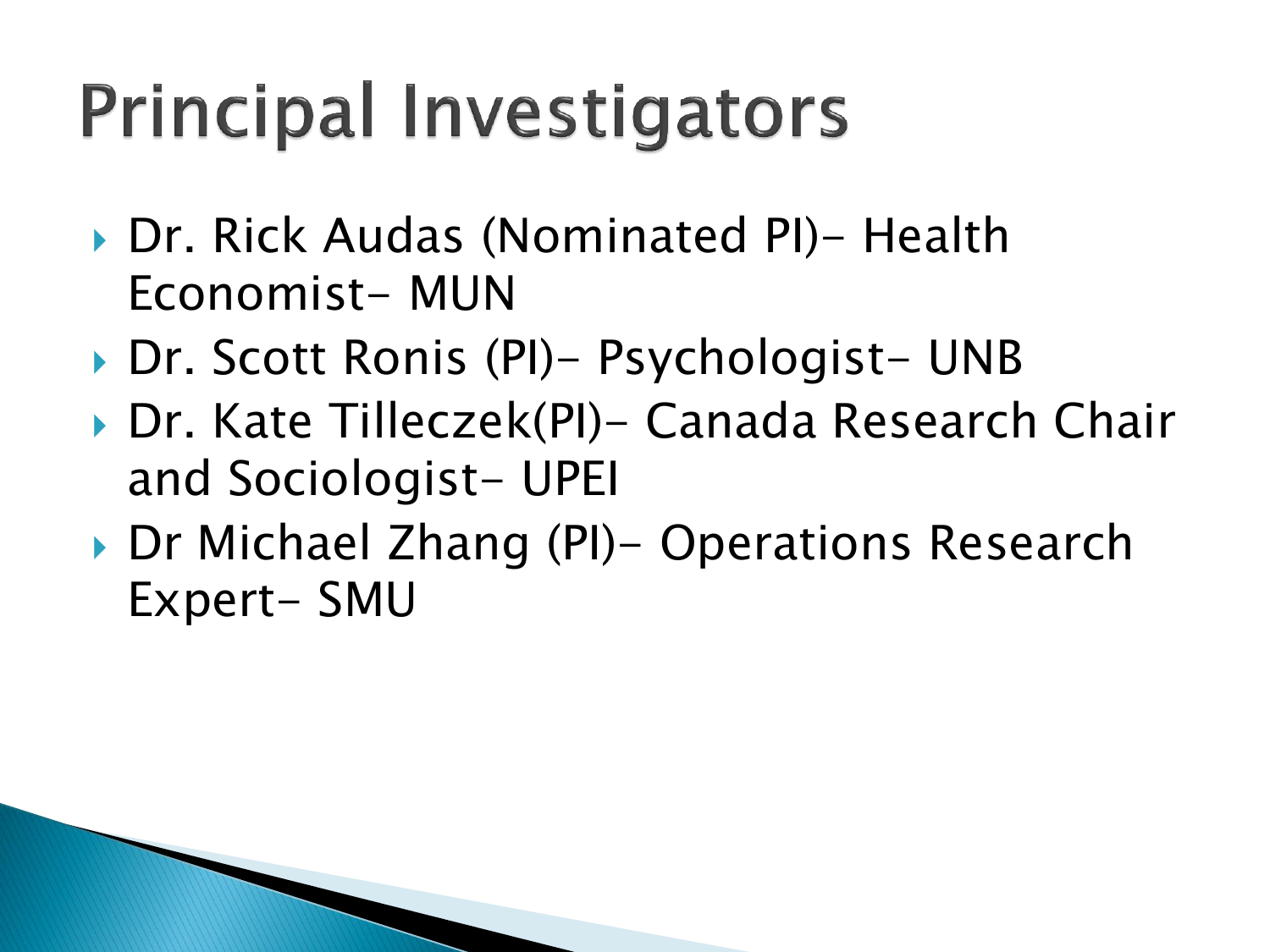## Collabrators

- Marshall Godwin- Director of Primary Healthcare Research Unit-MUN
- Roger Chafe-Director of Pediatric Health Research Unit-MUN
- William Montelpare- Chair of Margaret and Wallace McCain Chair in Human Development and Health-UPEI
- ▶ Weiqiu Yu- Health Economist- UNB
- ▶ Bronwyn Davies-VP Population Health and Continuing Care- Gov NB
- Colleen Simms- Dept of Health and Community Services- Gov NL
- Reid Burke –ED of Canadian Mental Health Association-PEI Chapter
- ▶ Donald MacDonald-VP Research and Development- NL Centre for Health Information
- Julie MacDonald –Manager Child and Adolescent Mental Health -NS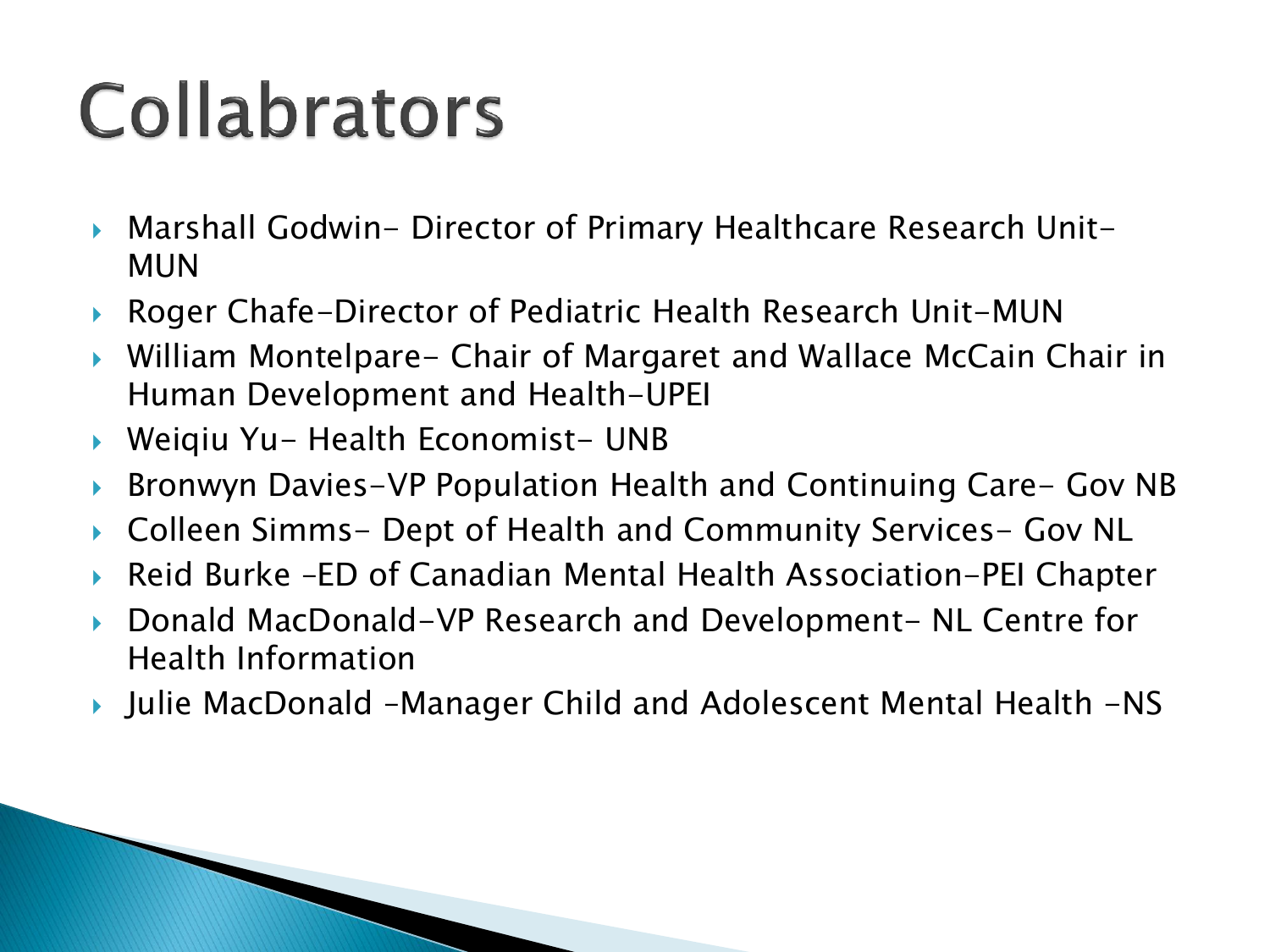#### The Problem...

- **Treatment for children with mental health** conditions can be provided by many different types of professionals spanning health, education and others.
- Care is typically not well coordinated.
- Families get frustrated with this and many seek private care.
- ▶ But access to private treatment is costly and not within the means of all who would benefit.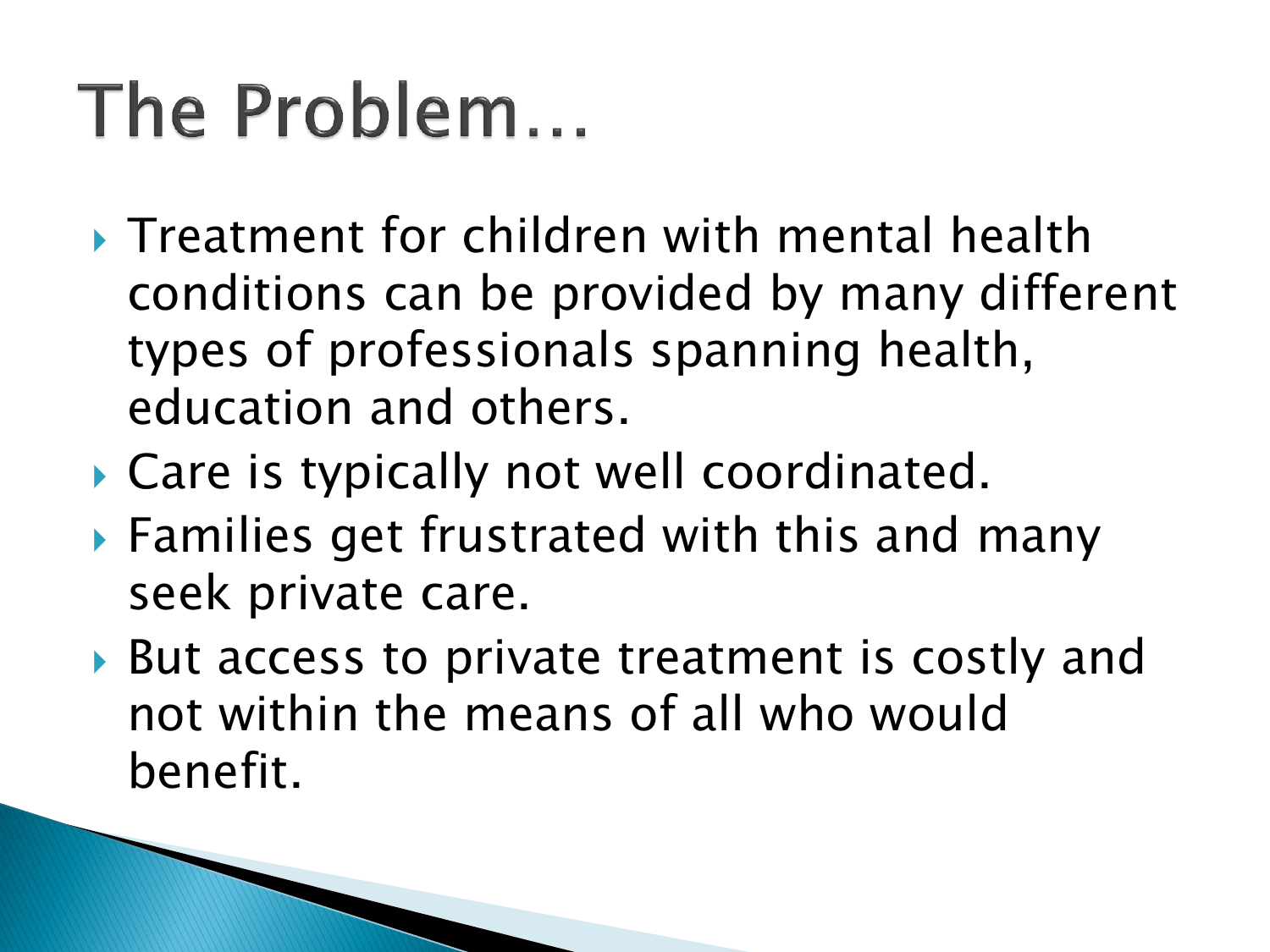#### Aim of Research Program

- ▶ To bring together an inter-sectorial and inter-disciplinary team of decision makers, clinicians, and academic researchers from across Atlantic Canada to take a diverse approach to studying several mental health and behavioural conditions.
- ▶ To develop evidence supported resource maps to indicate to a wide range of stakeholders what services are available, how treatments can be accessed and their comparative effectiveness.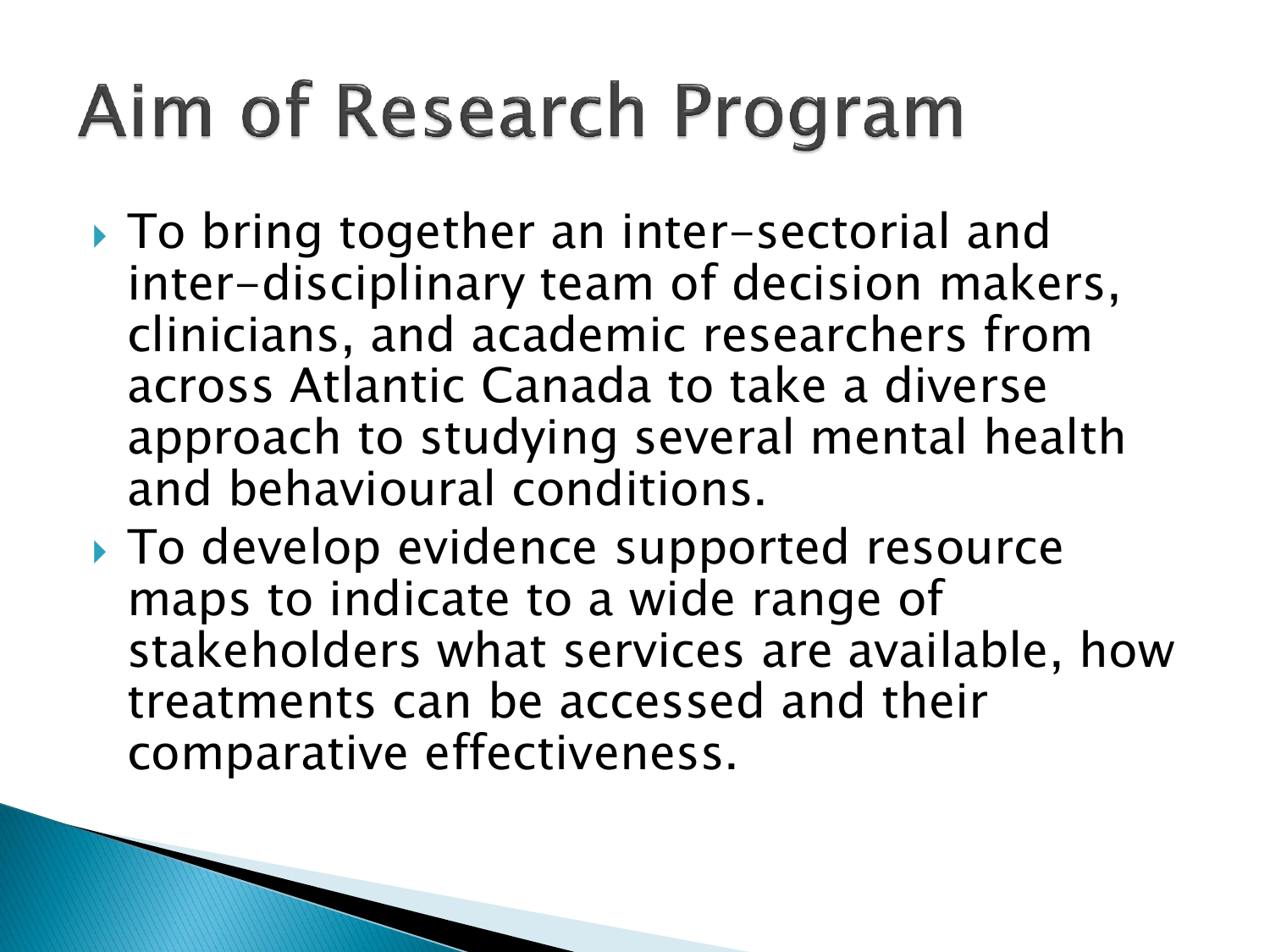# **Conditions**

- Autism Spectrum Disorder
- ▶ Conduct Disorder
- ▶ Eating Disorders
- Depression
- Anxiety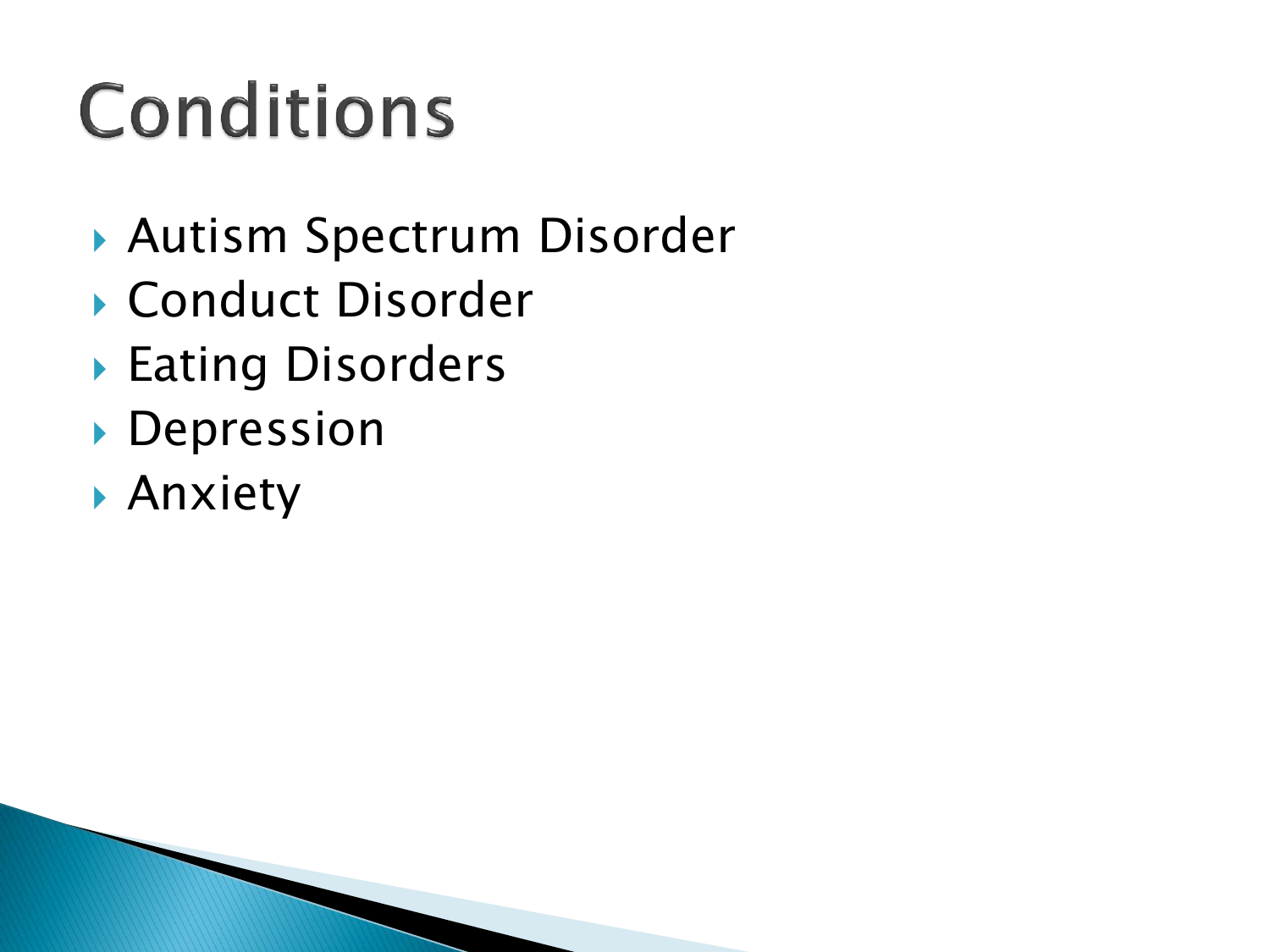#### **Approaches to study Conditions**

- Patient Journeys
- Analysis of Large and Complex Data Sets
- ▶ Operations Research
- ▶ Comparative Policy Analysis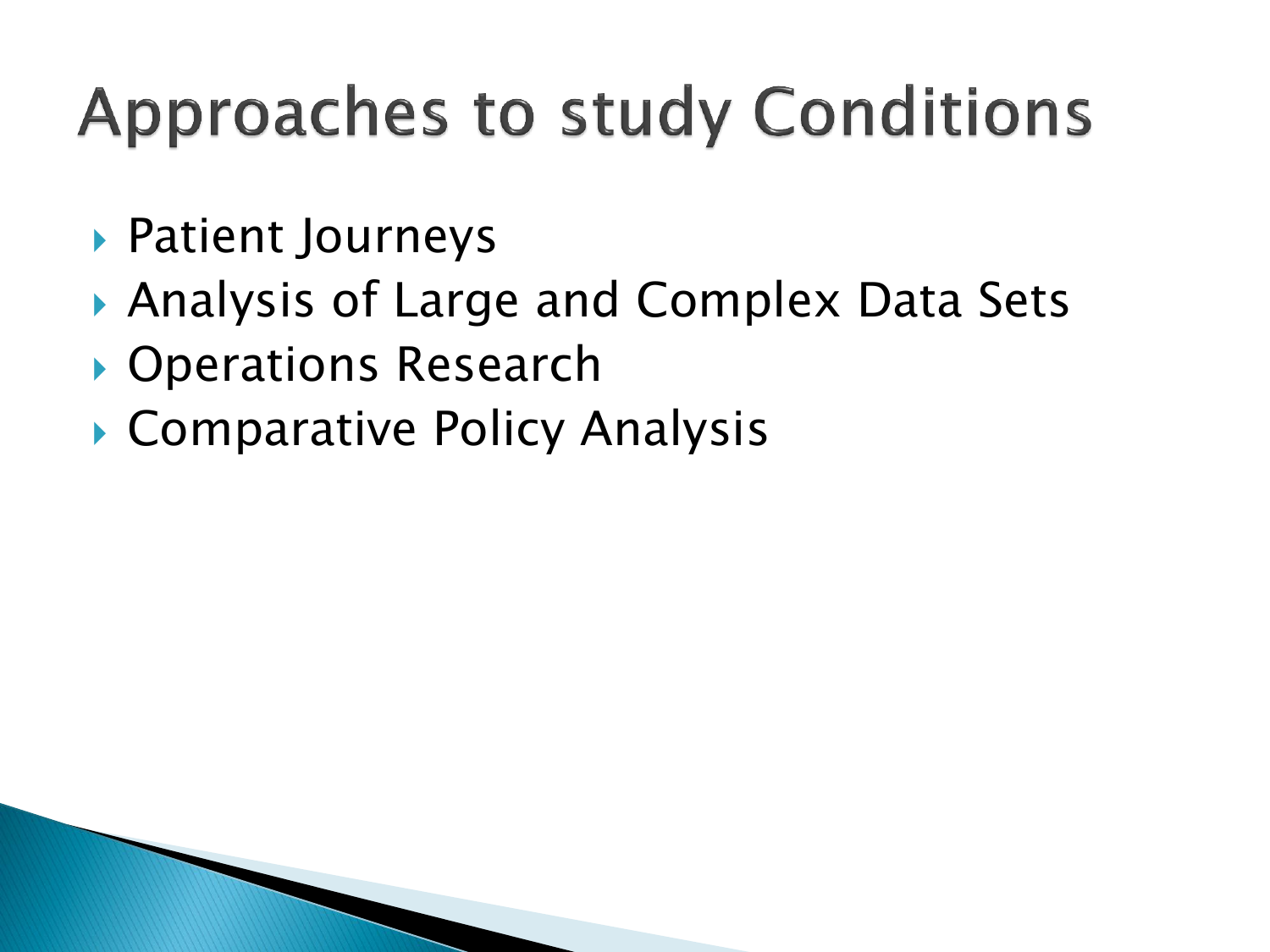## **Cross-cutting Themes**

- Children with complex mental health conditions are poorly managed and coordinated by providers.
- ▶ That socio-economic status matters. Mental health conditions are more common among those with the fewest means and SES is adversely impacted by mental health conditions.
- ▶ There are significant differences across jurisdictions. Need to find out what works.
- ▶ Aim to develop resource maps for families, providers (in both health and education) and policy makers.

**CONTRACTOR**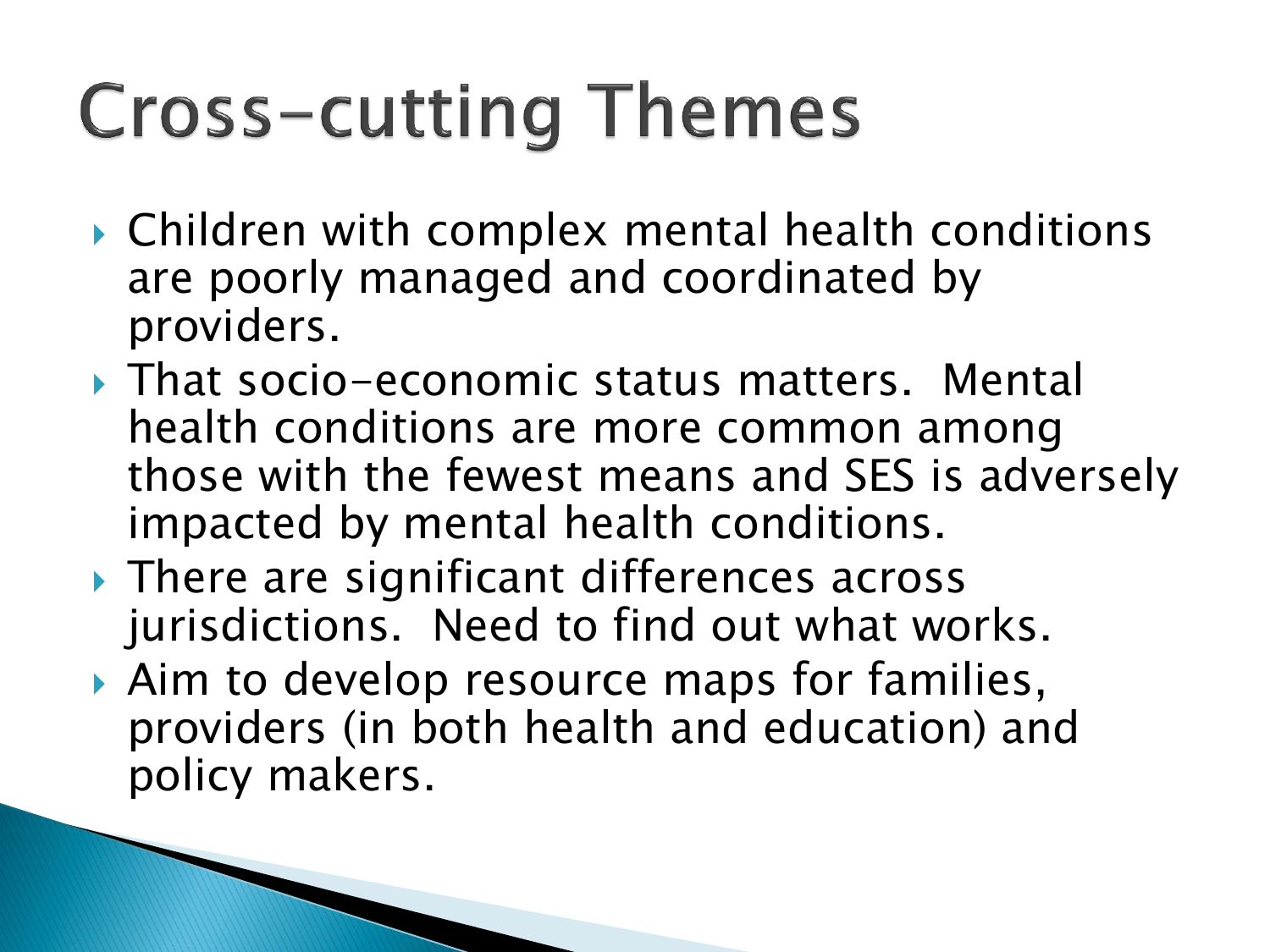#### **Patient Journeys**

- ▶ Used to describe the clinical pathways through which treatment has been received
- ▶ Approach is qualitative, relying on families telling their (horror?) stories about seeking and receiving treatment.
- Intend to conduct approximately 250 interviews across the regions.
- ▶ PJ Bootcamp for students

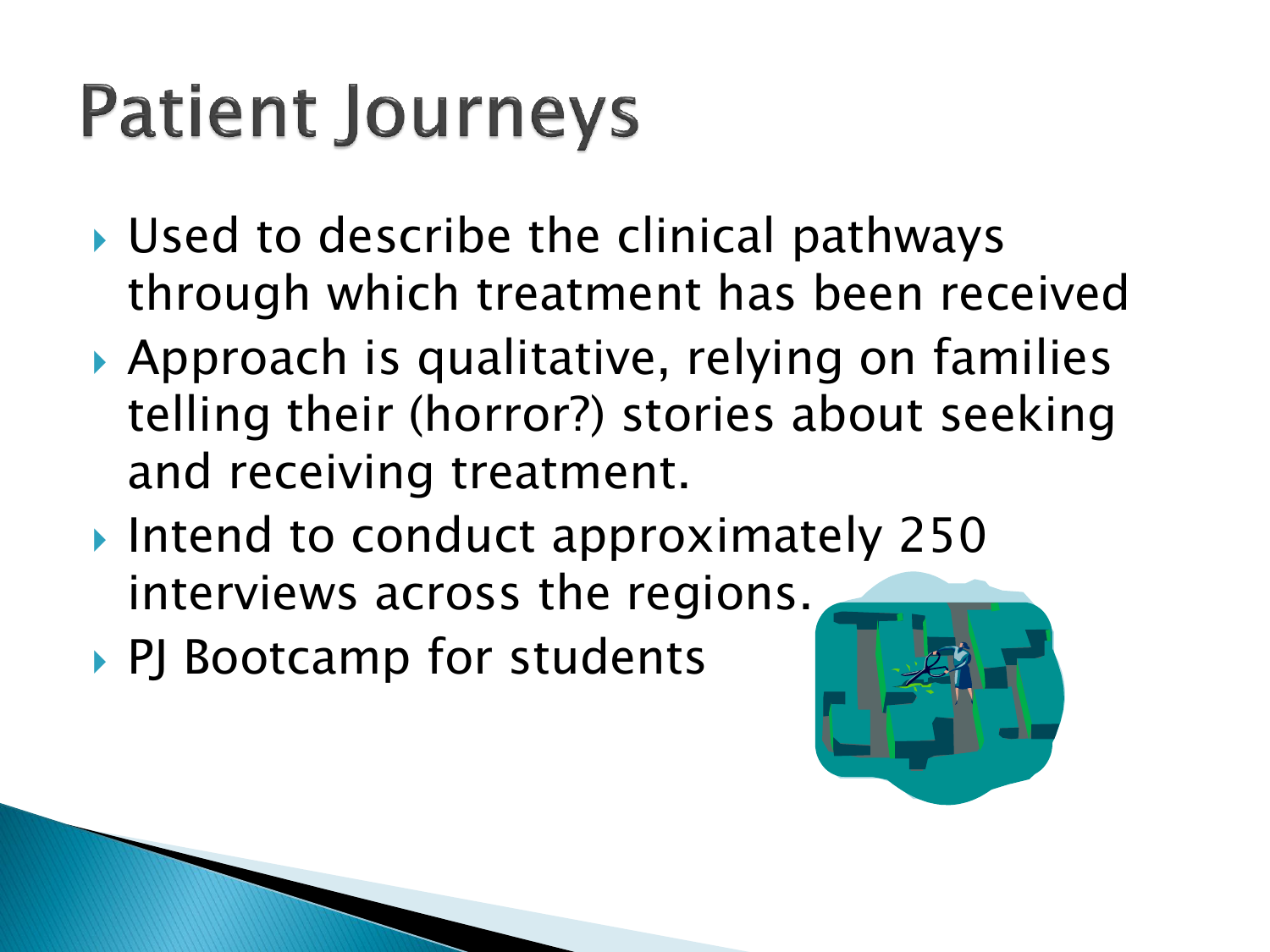# **Analysis of Data Sets**

- ▶ Each condition will be explored using available and administrative and survey databases.
- ▶ Such as:
	- National Longitudinal Study of Children and Youth
	- National Health Survey
	- Canadian Community Health Survey
	- $\triangleright$  Data maintained by the Health and Education systems in each province.
	- **≻Other data sources**

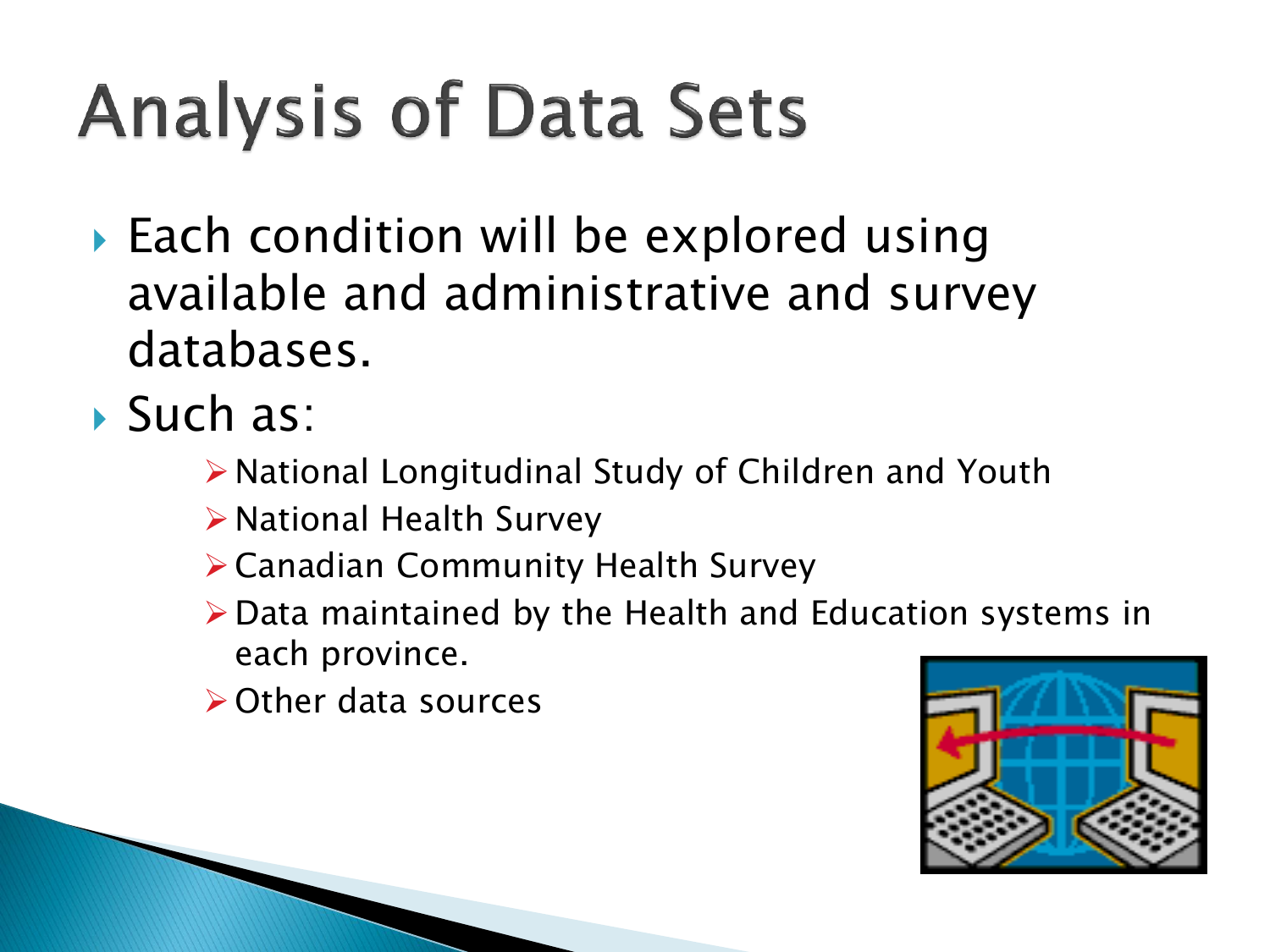# **Analysis of Data Sets (cont.)**

- ▶ Aim to develop a comprehensive picture of ASD service utilization across all four Atlantic Provinces.
- Anticipate challenges merging and building datasets.
- Aim to have researchers here and in other provinces collaborating.

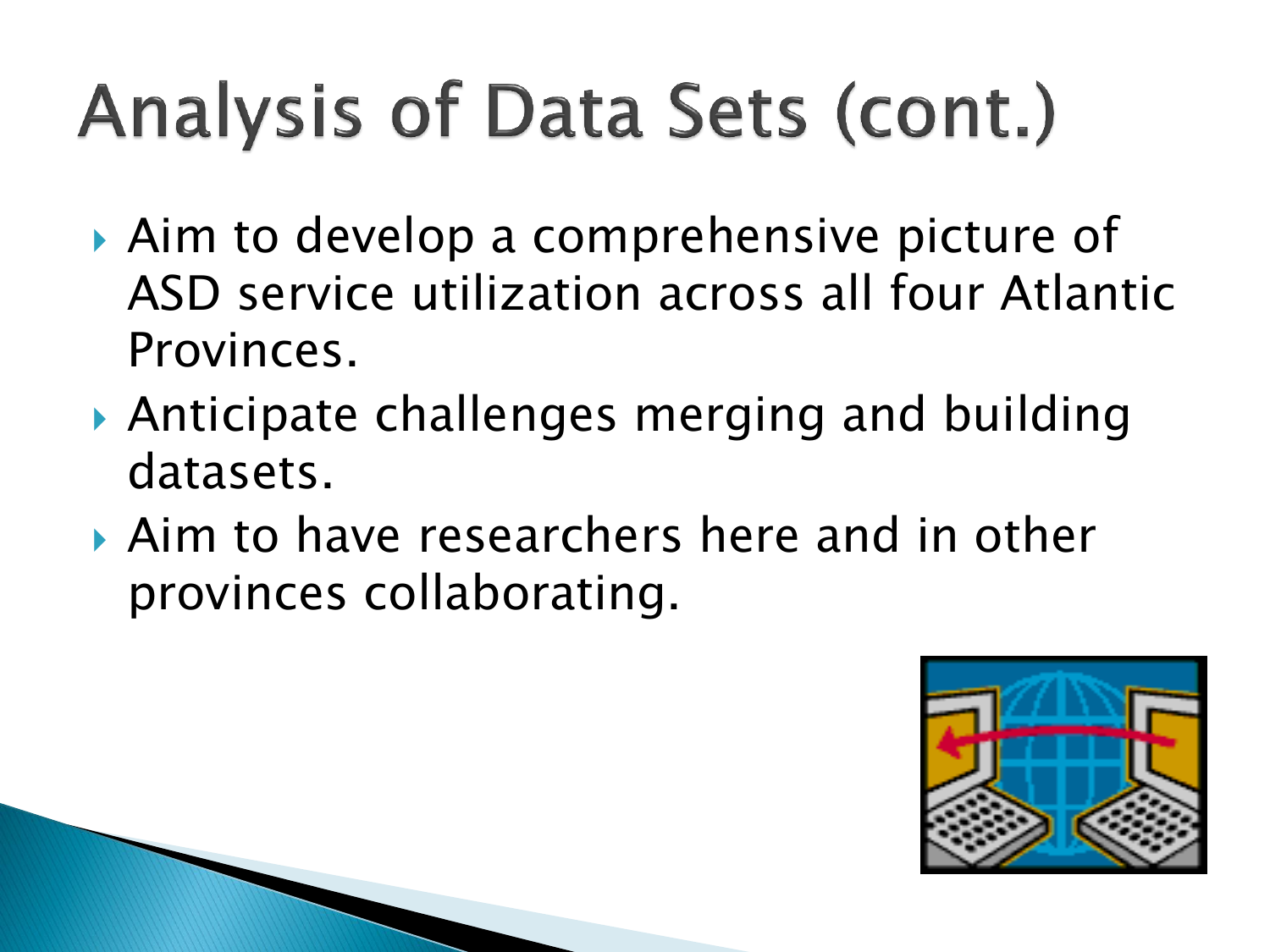#### **Operations Research**

- ▶ In healthcare, Operations Research (OR) techniques have been used to achieve success in strategic planning and resource allocation
- ▶ The following techniques will be applied:
	- $\triangleright$  Simulation modeling
	- $\triangleright$  Systems analysis tools and process modeling
	- $\triangleright$  Queuing optimization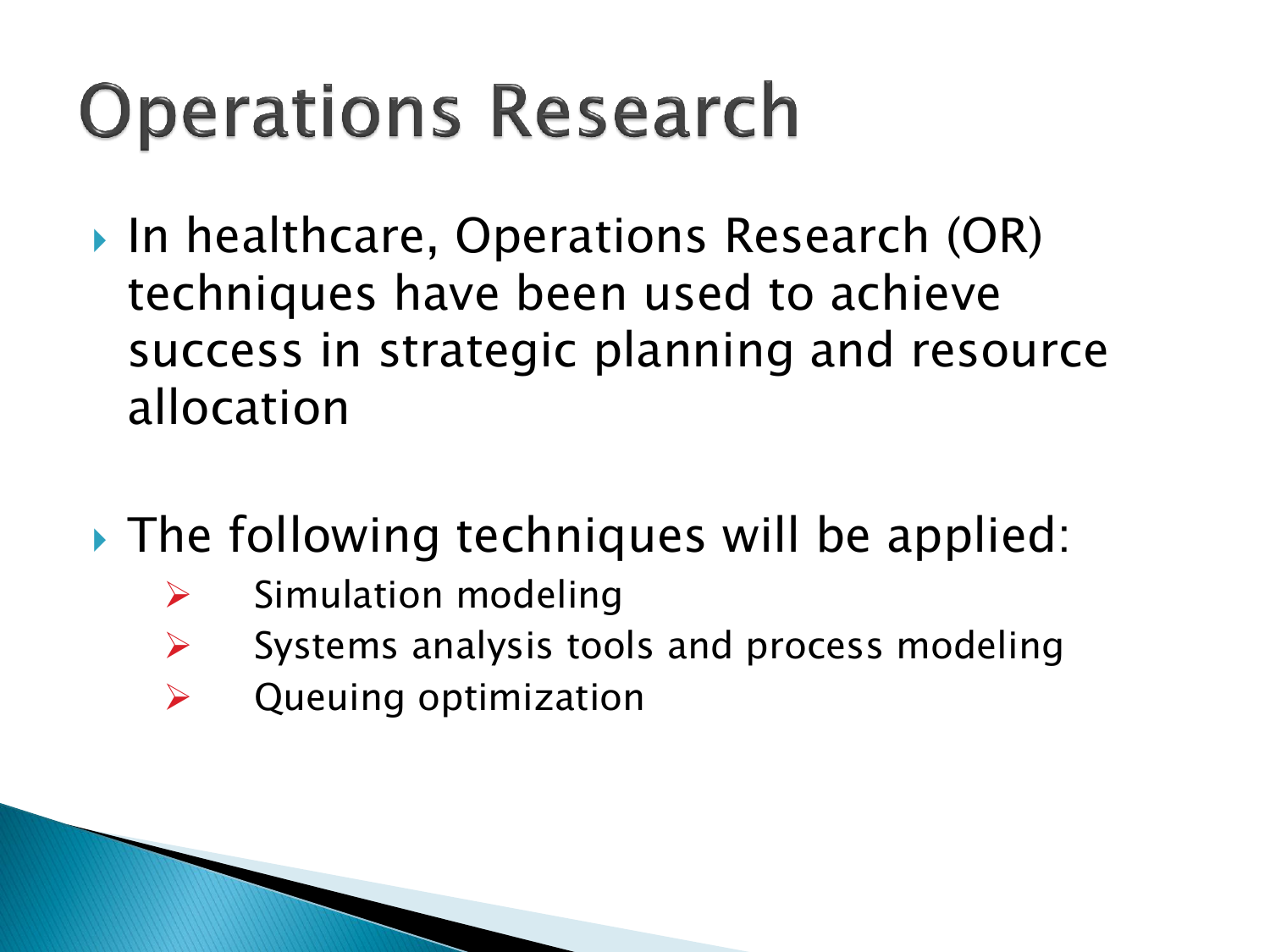## **Autism Spectrum Disorder**

- **► There is significant interest in the project to** study ASD.
- ▶ Patrick Murphy (supervised by Roger Chafe) is interested in examining transitions from the youth system to the adult system.
- Laura Hurley (supervised my Kate Tilleczek and me) is looking at early diagnosis and treatment.
- ▶ Both will rely on qualitative research methods and will conduct interviews with families, service providers and policy makers.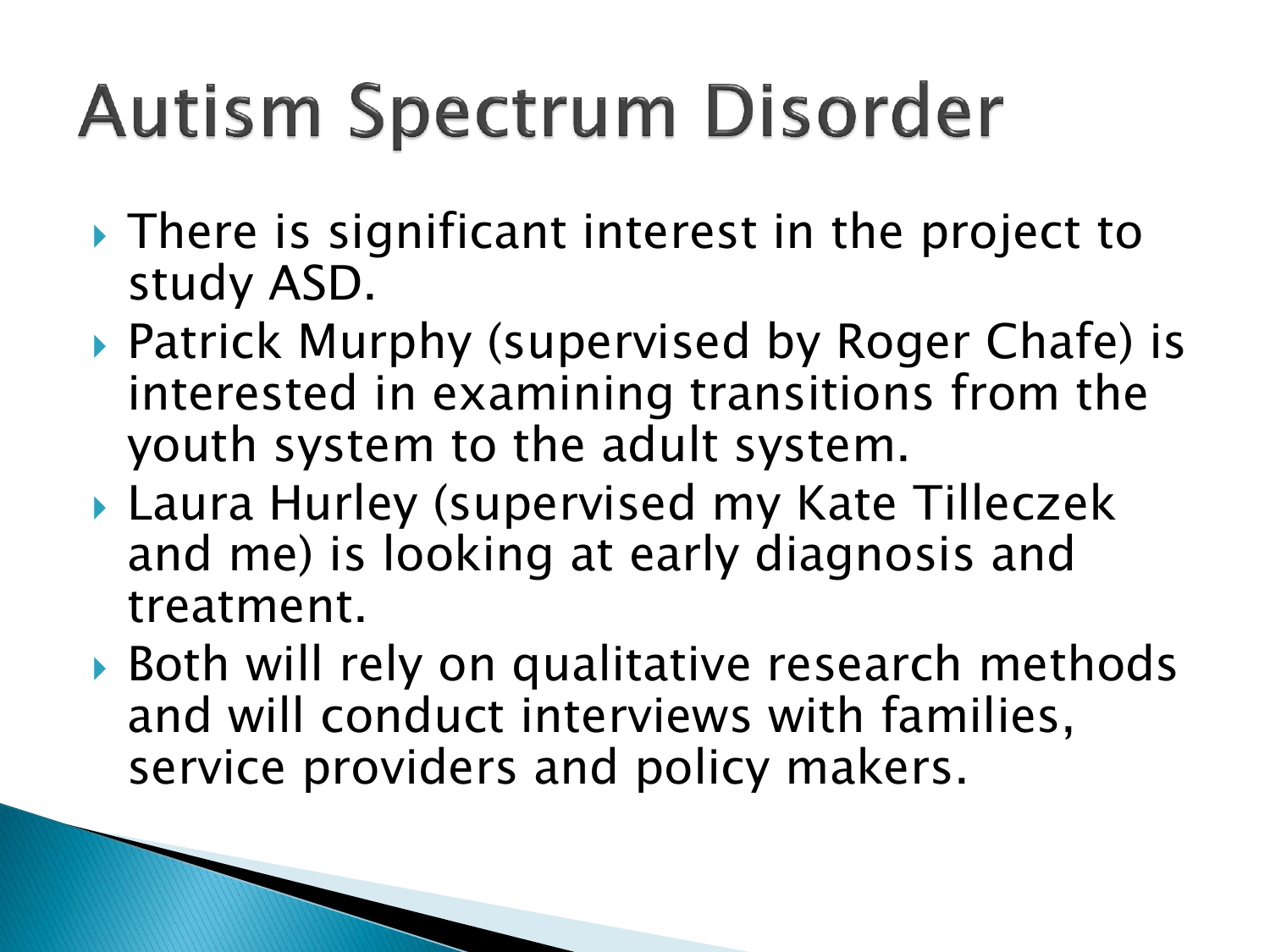#### A Parallel Project is in the works...

- We are also currently seeking funding to conduct a thorough needs assessment of the ASD community in Newfoundland and Labrador.
- ▶ Working in collaboration with ASNL to secure funding
- **Aim is to reach out to ASNL membership and** a wide range of service providers and stakeholders in the ASD community.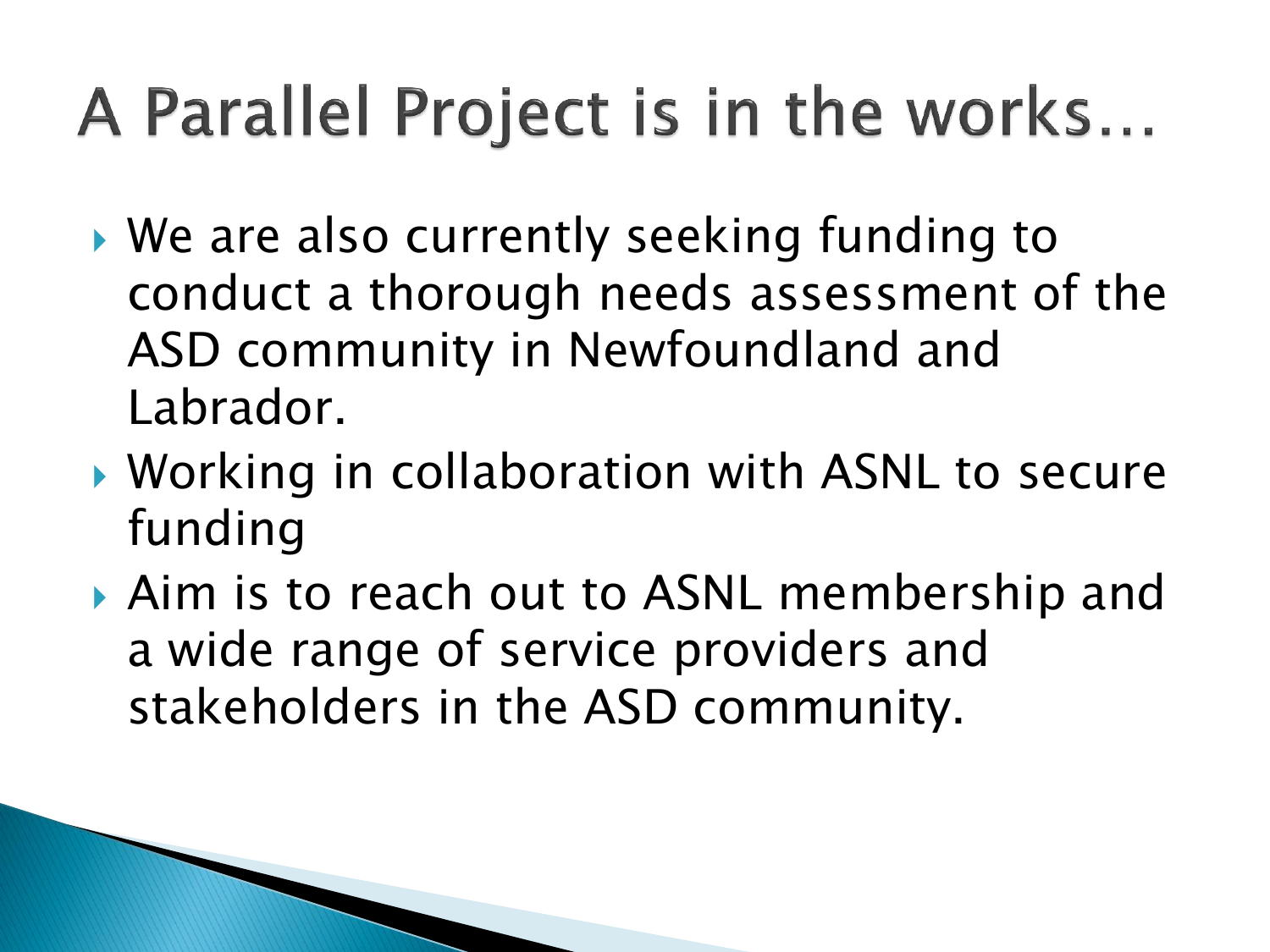#### Cont...

- ▶ Also want to reach beyond ASNL membership. Will be a challenge.
- ▶ Wide focus on children, youth and adults and across the spectrum.
- ▶ Working with numerous prospective business partners.
- ▶ Want to try to build a 'resource map' to identify where families experiencing ASD can go to access a variety of services.